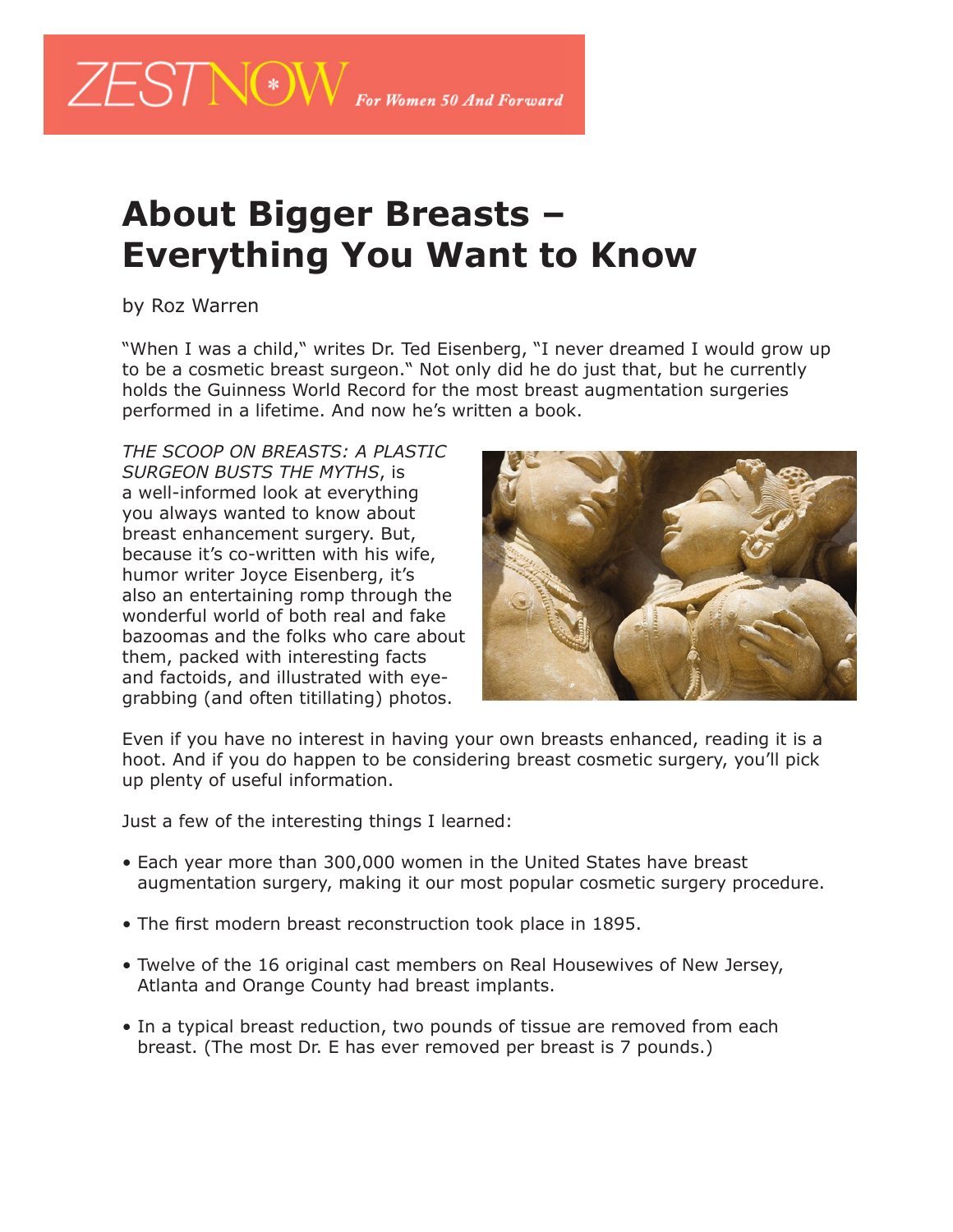- "Growing Up Skipper," a doll created by Mattel in 1975 was marketed as a "going through puberty" doll. If you rotated her left arm, her breasts grew, her waist shrank and she got taller. When her arm was turned in the other direction, she became a kid again.
- The website www.nipplesatthemet.com contains close-ups of every nipple (both male and female) on view in the permanent collection of New York's Metropolitan Museum of Art.
- According to an analysis of American internet searches, the women of Salt Lake city have the most interest in breast implants and the women of Columbia, South Carolina have the least.
- Breast size has increased over the past two decades, from 36B to 36C in Europe and the USA, and from 34A to 34C across Asia.
- British women have the biggest breasts of all the European countries, and Italian women the smallest.
- The slang term for eateries like Hooters that feature scantily clad waitresses? Breastaurants.
- On www.myfreeimplants.com women can raise money to pay for breast enhancement surgery.
- What's the significance of the number 5,318,008? When these digits are entered into a calculator and that calculator is turned upside down, it spells BOOBIES.
- Breast augmentation surgery usually takes less than an hour.
- Some women nickname their breasts. Examples? Lucy and Ethel. Siegfried and Roy. Handel and Mozart. Thelma and Louise. And Bill and Ted. ("Because they have such excellent adventures.")
- Your left breast is usually slightly larger than your right.
- Dance.net once asked readers how they referred to their breasts. Among the responses? Bazoombas, "the twins," jubblies, jug-a-lugs. At-ats and "a sack of angry rabbits."
- A 2010 survey found that 61 percent of the women polled preferred sex with the lights off, and 48 percent preferred to wear at least one garment during sex. For most of these women, it was their bra.
- A typical erect female nipple is 3/8 of an inch long.